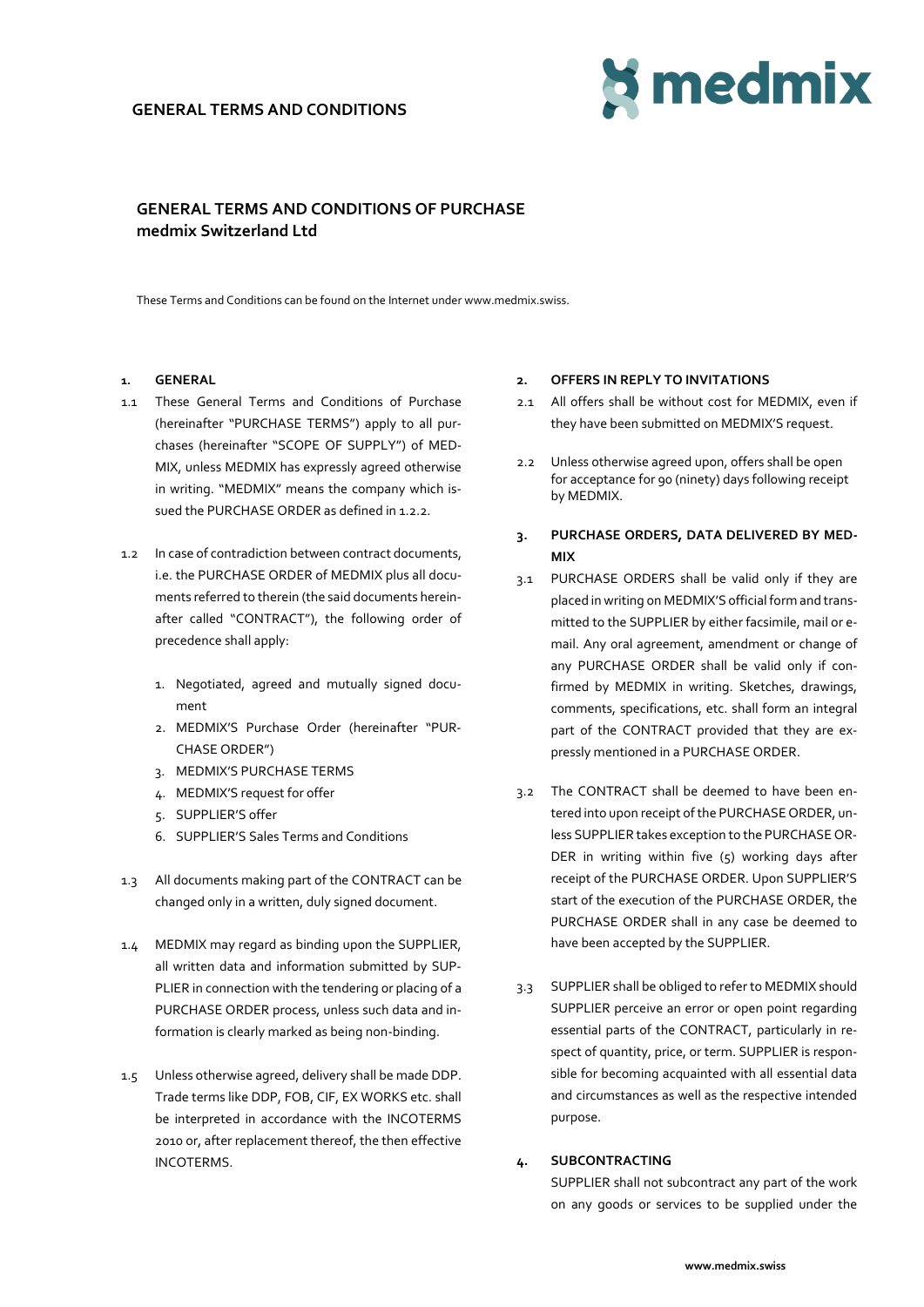CONTRACT without prior written approval of MED-MIX and shall submit to MEDMIX a list containing all subcontractors. SUPPLIER must provide to subcontractors all necessary information such that all purchasing requirements will be fulfilled, including key characteristics applicable to the subcontractor's scope of work. This provision shall not apply to purchases of standard commercial products, nationally advertised products, or raw materials.

## **5. PRICES AND PAYMENT**

- 5.1 Unless otherwise specified in the PURCHASE ORDER, the prices agreed shall be fixed prices and shall remain unchanged until completion of the CONTRACT and shall include packaging and freight costs, taxes and duties, however without Value Added Taxes.
- 5.2 Value added taxes (VAT), sales taxes or other taxes, as well as packaging and freight costs shall be stated separately in the invoice.
- 5.3 For a period of two (2) years following the completion of the CONTRACT, MEDMIX may, upon its request, audit all SUPPLIER records related to the SCOPE OF SUPPLY. However, Supplier may exclude trade secrets, formulas, or processes from audit unless MED-MIX arranges for review by a third party under obligation of confidentiality. For purposes of the audit, SUPPLIER shall make its books and records available to MEDMIX during normal business hours and shall permit MEDMIX to have reasonable access to the SUPPLIER'S facilities to the extent necessary to conduct the audit. Additionally, SUPPLIER shall secure the compliance of its subcontractors to the extent necessary for MEDMIX to conduct an audit pursuant to this provision.
- 5.4 Unless otherwise agreed upon, the CONTRACT price shall be paid within sixty (60) days net after acceptance of the SCOPE OF SUPPLY and issuing of invoice, whichever date is later.
- 5.5 If MEDMIX makes advance payments, SUPPLIER shall, at MEDMIX'S written request, provide an irrevocable and unconditional first demand bank guarantee in the amount of the advance payments, issued by a first class bank acceptable to MEDMIX and shall be valid for CONTRACT period plus three (3) months.
- 5.6 On delay of requested certificates of material, quality documents, or other documents pertaining to the SCOPE OF SUPPLY, MEDMIX shall be entitled to extend any agreed payment period appropriately.
- 5.7 MEDMIX reserves the right to set off counterclaims of MEDMIX or affiliated MEDMIX companies against payments owed to SUPPLIER. SUPPLIER shall only be entitled to assign claims against MEDMIX to third parties with MEDMIX'S prior written approval, which MEDMIX shall not refuse unreasonably.
- 5.8 MEDMIX shall be entitled to a discount of two percent (2%) on the invoice amount, excluding the amounts to be stated separately in accordance with section 5.2 above, for payment within fourteen (14) days after the invoice receipt.

## **6. FREE ISSUE MATERIALS / TOOLING**

- 6.1 The title to materials and/or tools (such as dies, jigs, fixtures, patterns, gauges, molds, test equipment) supplied by MEDMIX ("FREE ISSUE MATERIALS") for execution of an order shall remain with MEDMIX even following machining or processing. Such materials and/or tools shall be marked as MEDMIX'S property and shall be stored separately until machined or processed. Upon request by MEDMIX, machining waste from FREE ISSUE MATERIALS shall be returned to MEDMIX. The SUPPLIER shall be required to notify MEDMIX immediately of any faulty or insufficient quantity of material. FREE ISSUE MATERIALS made available by MEDMIX must be used exclusively for the execution of the PURCHASE ORDER placed by MED-MIX. They must neither be copied nor used for other purposes unless SUPPLIER has obtained MEDMIX'S prior written approval.
- 6.2 If tooling and tool design is provided by SUPPLIER on the PURCHASE ORDER, it will be priced separately and when finished must be invoiced separately, unless otherwise agreed. If the cost of tooling and tool design is to be amortized and included in the unit price of goods being supplied under present and future PURCHASE ORDERS, then the invoice must state the total cost of the tooling, the number of units the tooling cost is to be amortized over, and the portion charged to past PURCHASE ORDERS as well as the portion charged to the current PURCHASE ORDERS.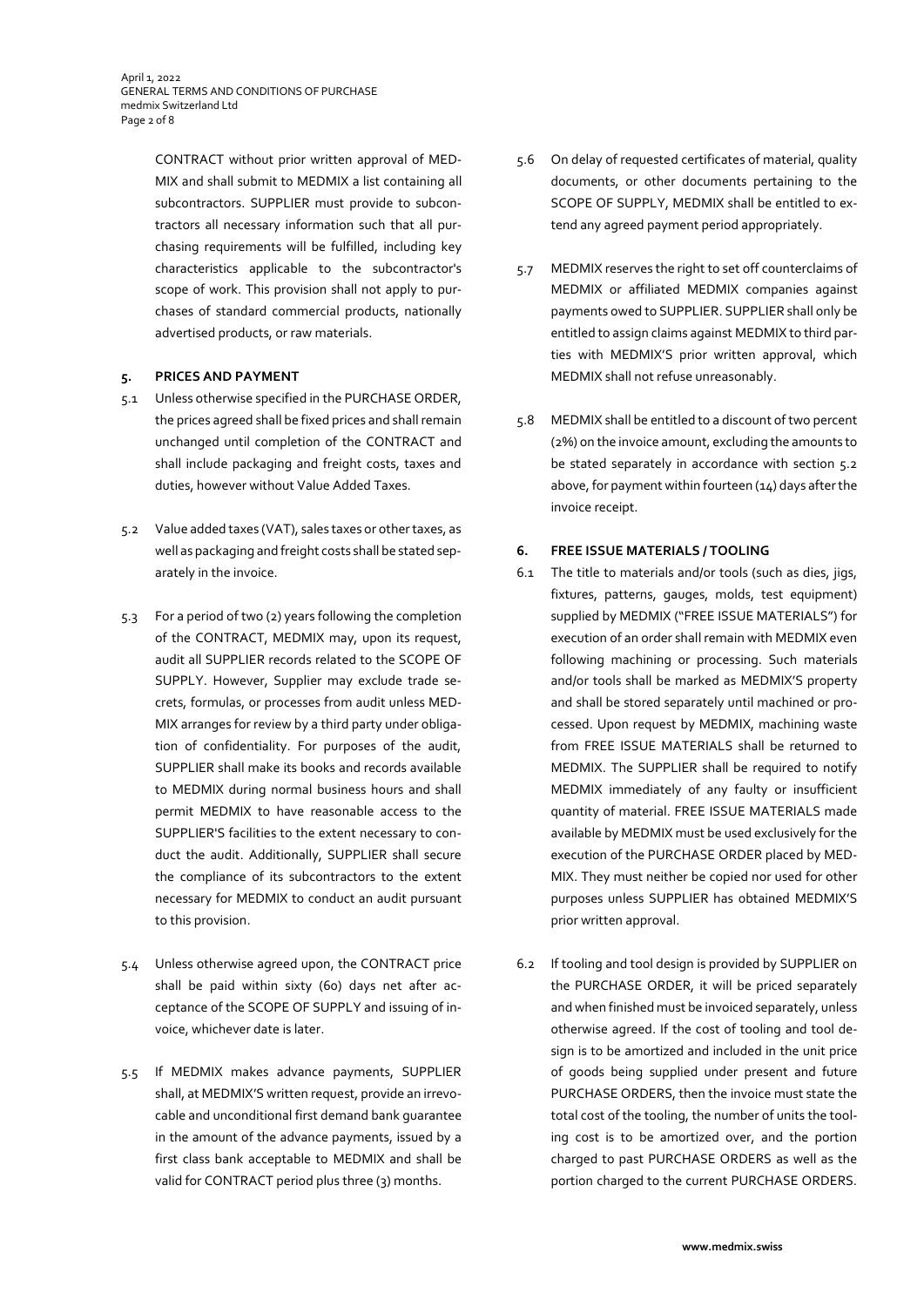Tooling and tool drawings paid for by MEDMIX become MEDMIX'S property and are to be used exclusively to perform MEDMIX'S PURCHASE ORDERS unless otherwise expressly authorized in writing by MEDMIX. MEDMIX reserves the right to accelerate payment on tooling being amortized for the purpose of ownership.

6.3 Tooling and tool designs belonging to MEDMIX, independent of whether provided by MEDMIX or delivered by SUPPLIER, as well as FREE ISSUE MATERIALS, shall be at MEDMIX'S disposal for any purpose, and the SUPPLIER agrees to deliver such tooling, tool designs and FREE ISSUE MATERIALS on request of MEDMIX at no expense, except however of shipping expenses. The tooling, tool designs and FREE ISSUE MATERIALS shall be insured by SUPPLIER against damage and loss, and the SUPPLIER agrees to be responsible for normal maintenance, storage, damage or loss of tooling while on consignment in his facility, at no expense to MEDMIX.

# **7. DATE OF DELIVERY AND CONSEQUENCES OF DE-LAYS**

7.1 TIME IS OF THE ESSENCE. SUPPLIER shall deliver on agreed time. Early deliveries will not be accepted unless expressly accepted in writing. MEDMIX shall be entitled to deduct arising cost thereof such as cost for storage etc. from the CONTRACT price. The date of delivery shall be deemed to have been met, if:

a) for EX WORKS deliveries, readiness for dispatch of the SCOPE OF SUPPLY including all documents, has been announced to MEDMIX (department responsible for the CONTRACT) before expiry of the delivery date;

b) in all other cases, the SCOPE OF SUPPLY, including all documents, has arrived at the place of destination and/or the performance of the services has been accepted by MEDMIX before expiry of the delivery date.

7.2 SUPPLIER shall provide MEDMIX with immediate notification of foreseeable delays in delivery, stating the reasons for the delay and the expected duration of the delay, regardless of whether the whole or part of the SCOPE OF SUPPLY is concerned. SUPPLIER is

obliged to undertake at own costs all reasonable measures in order to prevent or remedy delays in delivery.

- 7.3 Except for cases of delayed delivery involving a genuine occurrence of an event of Force Majeure, MEDMIX shall be entitled pursue all claims provided by law, irrespective of whether the SUPPLIER has notified the delay or a penalty has been agreed upon.
- 7.4 Subject to section 7.3 above, if a fixed date has been agreed upon for the execution of the SCOPE OF SUP-PLY, and if this date will not be observed due to reasons attributable to SUPPLIER or its subcontractors, then:
	- (I) MEDMIX reserves the right to terminate the CON-TRACT and to ask for the reimbursement of all advance payments made after having given SUP-PLIER a last opportunity to fulfill its obligations. If SUPPLIER does not promptly return advance payment funds, then at MEDMIX'S discretion, an interest charge of up to one percent (1%) per month and twelve percent (12%) per annum may be charged against any outstanding balance of advance payments. In addition MEDMIX may seek reimbursement for any related collections and attorneys' fees; or
	- (II) MEDMIX reserves the right to ask the SUPPLIER to provide to MEDMIX with all work that has been completed in exchange for payment of the value of the work that is satisfactorily completed and provided to MEDMIX.
- 7.5 If the delivery date has not been met, and provided MEDMIX does not exercise its rights described in section 7.4 above, SUPPLIER shall pay a penalty for the delay in addition to the damages caused by the delay. This penalty shall amount to one and a half percent (1.5 %) per full week of the purchase price for the entire SCOPE OF SUPPLY. The aggregate penalty for delay shall not exceed nine percent (9%) of the entire purchase price. Penalties paid shall be deducted from actual damages claimed by MEDMIX.
- 7.6 SUPPLIER shall not be entitled to use the non-arrival of essential documents, FREE ISSUE MATERIALS or other objects to be supplied by MEDMIX as a defense, unless the same had been demanded in good time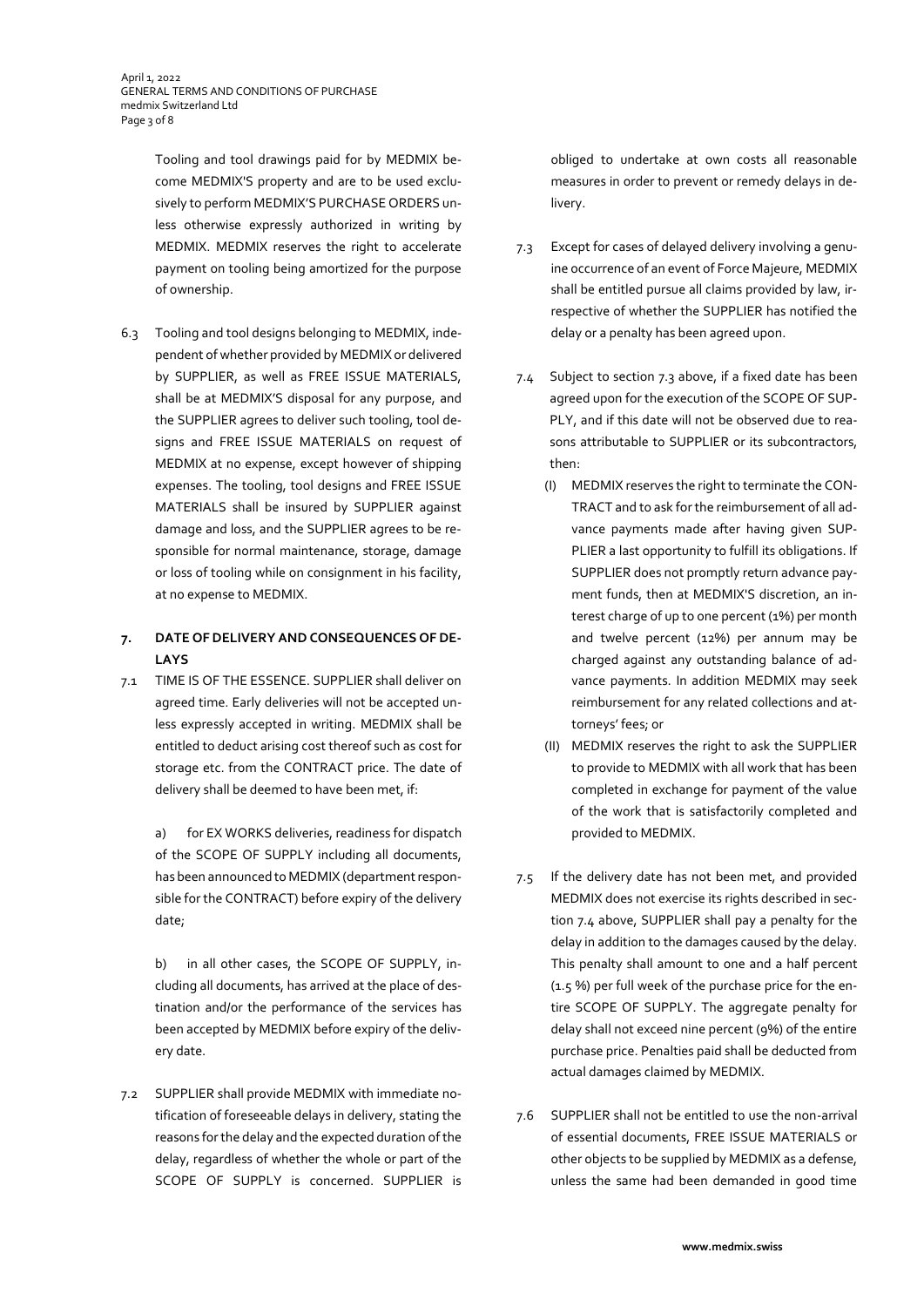April 1, 2022 GENERAL TERMS AND CONDITIONS OF PURCHASE medmix Switzerland Ltd Page 4 of 8

> from MEDMIX, or, if dates of delivery had been agreed, a reminder had been sent in due time to MED-MIX.

## **8. PACKAGING, SHIPMENT**

- 8.1 Unless otherwise agreed upon, the SCOPE OF SUP-PLY shall be shipped DDP to the place of destination. SUPPLIER shall be liable for suitable and appropriate packaging, protecting the goods against damage and corrosion during shipment, and, where applicable, any subsequent short term storage (i.e. up to a maximum of 60 days). Where special packaging is agreed, MEDMIX'S packing instructions are required to be strictly observed. SUPPLIER shall be liable for damages due to improper packaging and/or failure to conform to MEDMIX'S instructions.
- 8.2 MEDMIX reserves the right to return, for a refund, any part of the SCOPE OF SUPPLY which is damaged or corroded as a result of improper packing or SUPPLI-ER'S failure to observe specific packaging instructions. The cost of return shipment shall be absorbed by the SUPPLIER.
- 8.3 Where special care is required during unpacking, SUP-PLIER shall notify MEDMIX about the specifics thereof in due course. In particular, a suitable and conspicuous warning shall be attached to the packaging.

### **9. COMPLIANCE WITH APPLICABLE LAWS**

9.1 SUPPLIER warrants that it will comply with all applicable laws, statutes, rules, regulations or orders in the performance of the SCOPE OF SUPPLY, and shall provide all documents required for the export from the place of production and import to the place of enduse, such as but not limited to certificates of origin, export licenses, material safety data sheets, etc.

#### **10. DELIVERY / EXPORT CONTROL**

- 10.1 Partial deliveries and/or deliveries made prior to the agreed date of delivery shall not be permitted without MEDMIX'S express prior written approval.
- 10.2 SUPPLIER undertakes to inspect the goods before shipment to ensure that they comply in terms of quality and quantity with the PURCHASE ORDER. Only material which has passed the inspection shall be delivered.
- 10.3 Each shipment has to include a detailed delivery note containing MEDMIX'S special instructions or references, confirmation that an inspection has been performed, and in particular MEDMIX'S PURCHASE OR-DER number. For shipments to different delivery addresses, MEDMIX requires separate delivery notes.
- 10.4 Unless otherwise agreed upon, SUPPLIER shall provide duplicate copies of its invoice to MEDMIX. One copy shall be enclosed with the SUPPLIER'S shipment. A second invoice shall be marked as "COPY", and mailed to MEDMIX'S billing address. Any costs caused by non-compliance shall be borne by the SUPPLIER.
- 10.5 All correspondence (letters, delivery notes, invoices etc.) must show MEDMIX'S PURCHASE ORDER number, order date, the quantities specified in the order or in connection with a specific article or section, delivery notes also with indication of gross and net weight. The delivery note must indicate the delivery address according to the CONTRACT.
- 10.6 The SUPPLIER hereby represents and warrants that it is and will remain in compliance with the requirements of all applicable export laws and regulations, including but not limited to the U.S. Export Administration Regulations and International Traffic in Arms Regulations. Such requirements include but are not limited to obtaining all required authorizations or licenses for the export or re-export of any controlled item, product, article, commodity, software or technology. Without limiting the generality of the foregoing, the SUPPLIER hereby represents and warrants that it has not been, and is not currently, debarred, suspended or otherwise prohibited or restricted from exporting, reexporting, receiving, purchasing, processing or otherwise obtaining any item, product, article, commodity, software or technology regulated by any agency of the United States or any other state. The SUPPLIER agrees to indemnify and hold harmless MEDMIX from any costs, penalties or other losses caused by, or related to, any violation or breach of the warranties contained in this provision.

#### **11. TRANSFER OF OWNERSHIP AND RISK**

11.1 Transfer of ownership shall take place at the time when the SCOPE OF SUPPLY or parts thereof have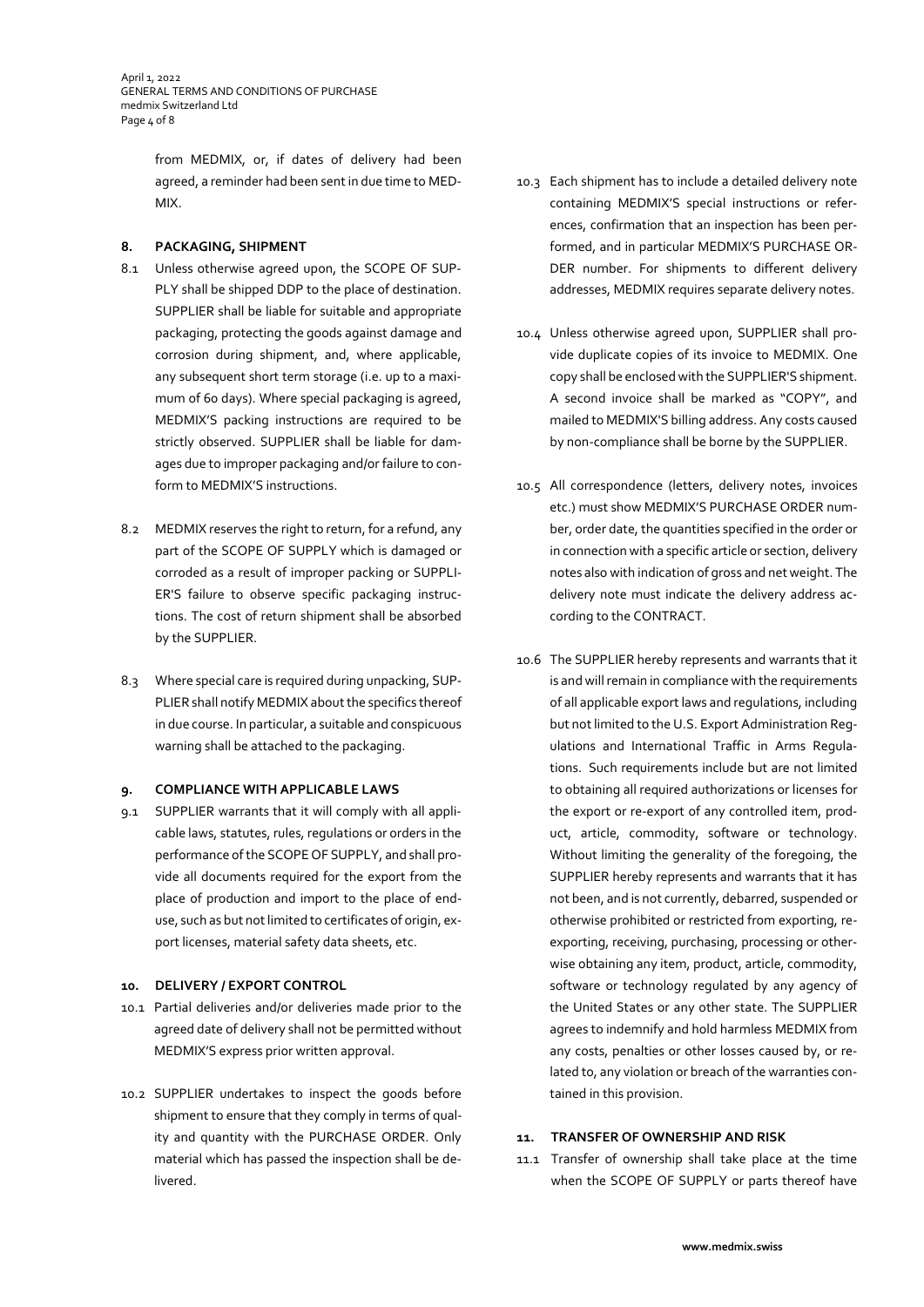April 1, 2022 GENERAL TERMS AND CONDITIONS OF PURCHASE medmix Switzerland Ltd Page 5 of 8

> been finished. Between transfer of ownership and delivery, SUPPLIER will store the SCOPE OF SUPPLY without costs to MEDMIX and mark them as owned by MEDMIX. Furthermore, SUPPLIER undertakes to store and insure the SCOPE OF SUPPLY as if the ownership would not have been transferred.

- 11.2 Risk shall pass to MEDMIX at the time of arrival of the delivery at the agreed place of delivery.
- 11.3 Should the requested shipment documents not be supplied in accordance with the CONTRACT and/or MEDMIX'S instructions, the goods shall be stored at the SUPPLIER'S charge and risk until arrival of the same.

## **12. TERMINATION FOR CONVENIENCE, CANCELLA-TION FOR DEFAULT**

## 12.1 **Termination for Convenience**

Work may be terminated under the CONTRACT by MEDMIX at the sole discretion of MEDMIX in whole or in part at any time by written notice. In this case, MEDMIX shall reimburse the SUPPLIER'S actual and non-cancelable expenses, which it necessarily incurred for the appropriate execution of the CON-TRACT until termination, all as determined by generally accepted accounting principles. Such reimbursable expenses shall not include the business profit, fixed overhead, royalties, development cost for serial machines and other similar cost of the SUP-PLIER. In consideration of the payment made, SUP-PLIER shall deliver or assign to MEDMIX any work in progress, and MEDMIX shall be entitled to use said work in progress at its own discretion.

### 12.2 **Cancellation for Default**

In the event SUPPLIER shall be adjudged bankrupt, make a general assignment for the benefit of its creditors, or if a receiver shall be appointed on account of SUPPLIER'S insolvency, or in the event SUPPLIER is in default of any provisions or requirements under the CONTRACT, MEDMIX may, by written notice to SUP-PLIER, without prejudice to any other rights or remedies which MEDMIX may have under the CONTRACT, cancel further performance by SUPPLIER under the PURCHASE ORDER. In the event of such cancellation, MEDMIX may complete the performance of the PUR-CHASE ORDER by such means as MEDMIX selects,

and SUPPLIER shall be responsible for any additional costs incurred by MEDMIX in so doing, SUPPLIER shall deliver or assign to MEDMIX any work in progress as MEDMIX may request and shall grant MEDMIX the right to use or have used all SUPPLIER documentation required for the completion of the SCOPE OF SUP-PLY. Any amounts due to SUPPLIER for goods and services completed by SUPPLIER in full compliance with the terms of the CONTRACT prior to such termination shall be subject to set off of MEDMIX'S additional costs of completing the PURCHASE ORDER and other damages incurred by MEDMIX as a result of SUPPLIER'S default.

- **13. INSPECTION, DRAWINGS, TEST CERTIFICATES, OPERATING INSTRUCTIONS, SPARE PARTS**
- 13.1 MEDMIX or its representatives shall be entitled, with reasonable notice, to carry out inspections and ongoing examinations of the production, respectively to reject faulty parts during manufacturing. Inspections or examinations shall not relieve SUPPLIER from its exclusive responsibility for the whole SCOPE OF SUP-PLY. During the execution of the CONTRACT, SUP-PLIER shall allow free access to the manufacturing plants as well as to those of its subcontractors during reasonable business hours.
- 13.2 MEDMIX'S approval of any drawings, documents or the like shall not relieve SUPPLIER of its responsibility for the SCOPE OF SUPPLY.
- 13.3 Final drawings, test certificates, maintenance and operating instructions and spare parts' lists required for the proper maintenance of the SCOPE OF SUPPLY shall be provided to MEDMIX in the quantities and languages requested together with the delivery at the latest.
- 13.4 If applicable, SUPPLIER undertakes to deliver to MED-MIX spare parts related to the SCOPE OF SUPPLY, at MEDMIX'S request, within ten (10) years after acceptance as described in Article 14 hereof. Prices for spare parts shall be fair and equitable.

#### **14. ACCEPTANCE, WARRANTY AND GUARANTEES**

14.1 Unless otherwise agreed upon in writing, acceptance shall take place after delivery at the place of destination or after placing into operation, whichever occurs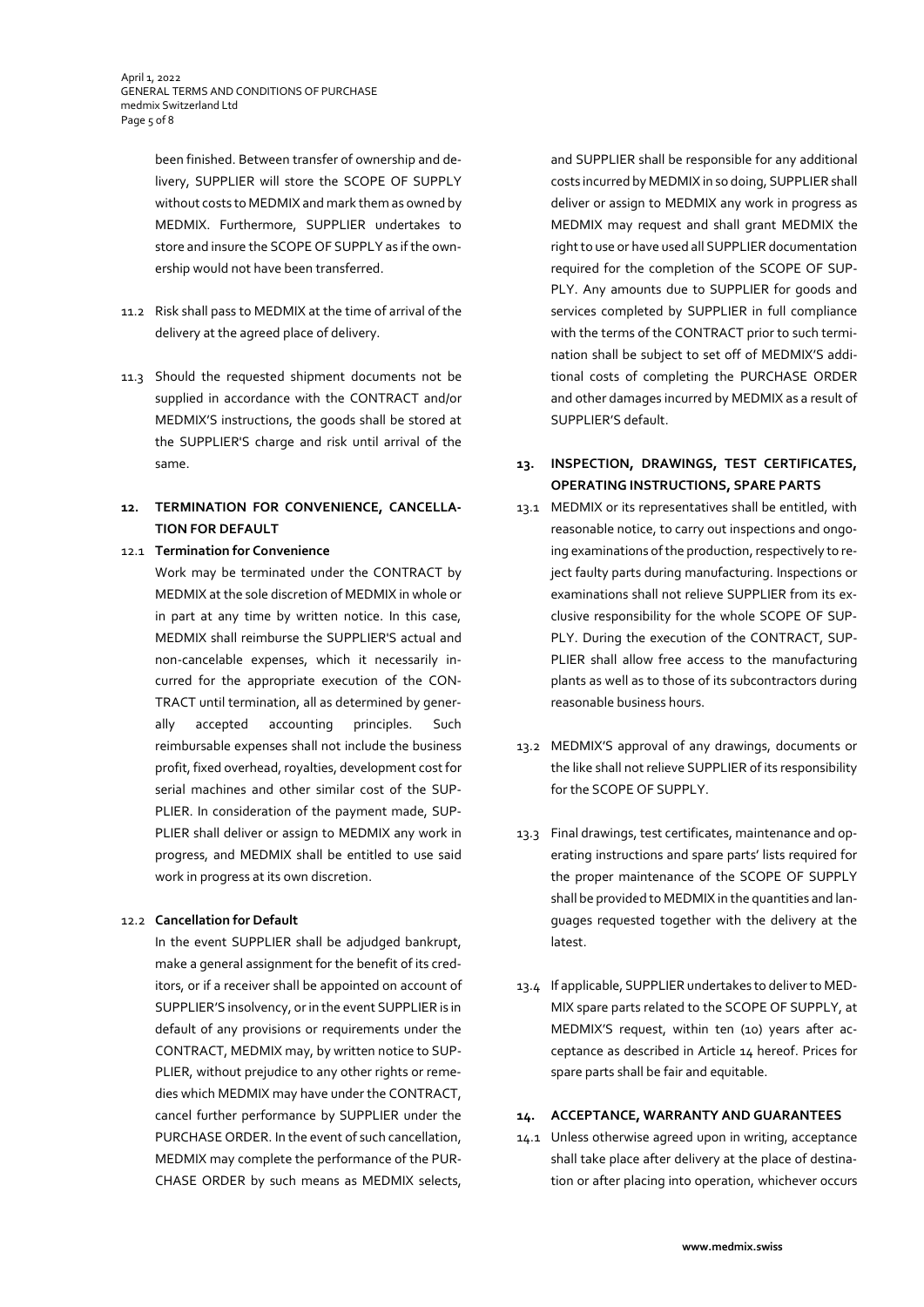April 1, 2022 GENERAL TERMS AND CONDITIONS OF PURCHASE medmix Switzerland Ltd Page 6 of 8

> later. Payment for work in whole or part will not constitute acceptance.

- 14.2 SUPPLIER expressly warrants that the entire SCOPE OF SUPPLY covered by the CONTRACT will conform to the specifications, drawings, samples, performance guarantees, or any kind of description furnished by or specified by MEDMIX, and will be of merchantable and good material and workmanship and free from defects. SUPPLIER expressly warrants that the material covered by the CONTRACT will be fit and sufficient for the purpose specified. If certificates, test reports or similar documents form part of the agreed SCOPE OF SUPPLY, the data contained therein shall be deemed as warranted characteristics, even if such certificates etc. originate from the SUPPLIER'S subcontractors.
- 14.3 Unless otherwise agreed upon in writing, SUPPLIER expressly warrants that in executing the CONTRACT, SUPPLIER and the subcontractors have applied the principles of quality assurance according to the relevant ISO or equivalent standards. Quality records have to be safely archived for the period required by the applicable law for the respective goods, however not less than ten (10) years after acceptance as defined in Article 14.1 hereof.
- 14.4 Should SUPPLIER fail to meet the warranties or guarantees during the warranty and guarantee period, SUPPLIER shall at MEDMIX'S option promptly remedy the defects at MEDMIX'S facility, or at its customer's facility or site, or have the defects remedied at SUPPLIER'S costs by a third party. Should SUPPLIER fail to promptly remedy any defects or in case of emergency, MEDMIX shall be entitled to remedy the defects itself or cause them to be remedied by a third party, in each case at the SUPPLIER'S cost. If the replacement or repair of defective goods or services is not desired, SUPPLIER shall grant MEDMIX an adequate reduction of the CONTRACT price to reflect the value of the goods or services in their non-remedied state.
- 14.5 Following receipt, MEDMIX or its customers shall have a reasonable period of time to inspect the SCOPE OF SUPPLY or parts thereof. MEDMIX will promptly no-

tify SUPPLIER of any defects that are discovered during inspection. SUPPLIER waives any claim that it has not been notified of a defect promptly.

14.6 Unless otherwise agreed in the CONTRACT, the warranty and guarantee period shall extend twenty-four (24) months from acceptance by MEDMIX.

> Likewise, repaired or replaced goods shall be warranted and guaranteed for a period of the remainder of the original warranty period or twelve (12) months from acceptance by MEDMIX or putting into commercial operation of the repaired or replaced part(s) or material(s) (whichever period is longer) provided under the PURCHASE ORDER.

SUPPLIER shall replace or repair latent defects free of charge. Latent defects shall be defined as defects in material, workmanship or design which occur within 5 years from delivery of the SCOPE OF SUPPLY and which could not have been discovered during the warranty period.

- 14.7 Where substitute delivery is made, the items originally delivered to MEDMIX shall be left with MEDMIX for use free of charge until impeccable substitute delivery is ready for operation to MEDMIX. The same shall apply in case of whole or partial termination of the CONTRACT due to faulty supply.
- 14.8 In the event of disputes on quality parameters, an expert opinion will be obtained. Unless otherwise agreed upon in writing, the opinion of the Swiss Federal Laboratories for Materials Testing & Research (EMPA) will be requested. The parties undertake to accept the findings of the agreed expert or the EMPA as the case may be. The costs of the expert opinion will be borne by the party at fault.

# **15. WORK CARRIED OUT IN MEDMIX'S FACILITY OR AT WORK SITE**

If work is carried out in MEDMIX'S or its customer's facility, or on construction or erection sites, these PUR-CHASE TERMS shall be supplemented by MEDMIX'S or its customer's safety instructions and rules. SUP-PLIER shall supply such instructions and/or rules in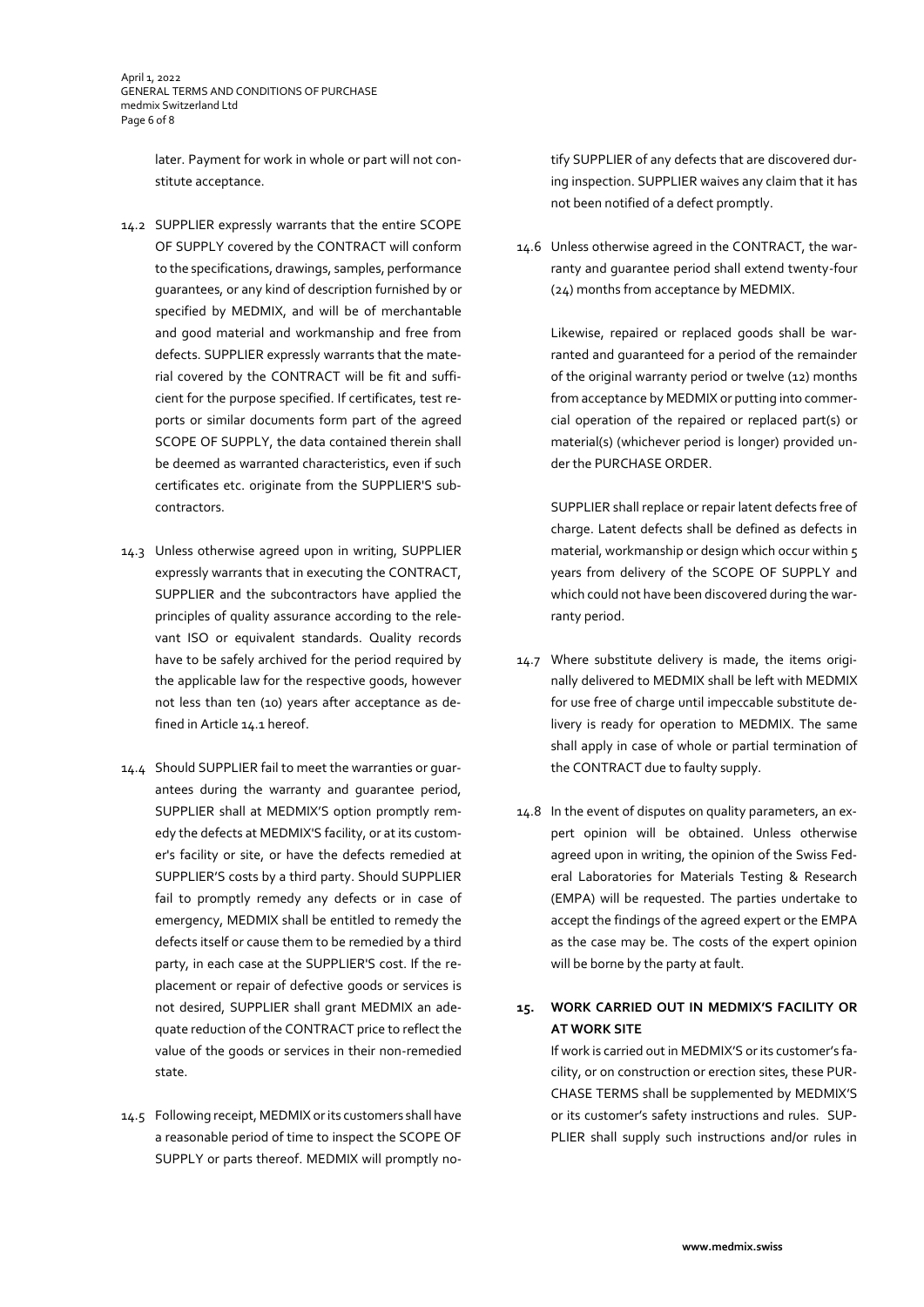April 1, 2022 GENERAL TERMS AND CONDITIONS OF PURCHASE medmix Switzerland Ltd Page 7 of 8

> writing. Furthermore, SUPPLIER shall instruct its employees, consultants, etc. to comply with such instructions and rules.

### **16. INTELLECTUAL PROPERTY AND SECRECY**

- 16.1 MEDMIX retains all intellectual property rights in all information provided to the SUPPLIER in connection with this CONTRACT, including but not limited to any documents, specifications, drawings, sketches, calculations, or models and intellectual property developed by the SUPPLIER based on information supplied by MEDMIX. SUPPLIER will use these documents for the exclusive purpose of executing the CONTRACT. Without MEDMIX'S prior written approval, SUPPLIER shall **NOT** be entitled to manufacture products based on these documents for third parties, or to copy such documents, or to make them known in whatever way to third parties, which are not directly involved in the execution of the CONTRACT or parts thereof. Upon demand, SUPPLIER shall return all information, including all copies or reproductions thereof, previously supplied by MEDMIX in connection with this CON-TRACT. Notwithstanding the preceding, SUPPLIER however shall be entitled to retain one copy for legally or contractually required archiving purposes.
- 16.2 SUPPLIER warrants that the SCOPE OF SUPPLY and any component part thereof shall not infringe any intellectual property rights of third parties. In the event of any infringement relating to the SCOPE OF SUP-PLY, SUPPLIER shall procure the right to use the equipment without impairing its suitability or modify or replace it to make the use by MEDMIX or its customer non-infringing.
- 16.3 SUPPLIER undertakes to provide MEDMIX all documents and information produced in connection with the SCOPE OF SUPPLY. MEDMIX shall have an unrestricted right to use said documents for the purposes of operation, maintenance, repair, training and enlargement of the SCOPE OF SUPPLY.
- 16.4 MEDMIX and/or its customer shall not be mentioned in any publications for advertising purposes without MEDMIX'S prior written approval.

## **17. FORCE MAJEURE**

- 17.1 SUPPLIER shall not be liable for any non-performance, loss, damage, or delay due to war, riots, fire, flood, strikes or labor difficulty, governmental actions, acts of God, acts of MEDMIX or its customer, delays in transportation, or other causes beyond the reasonable control of SUPPLIER. In the event of delay in performance due to any such cause, the date of delivery or time for completion will be extended to reflect the length of time lost by reason of such delay. If the grounds for Force Majeure continue for more than thirty (30) calendar days, either MEDMIX or SUPPLIER may terminate the CONTRACT upon seven (7) days written notice to the other party.
- 17.2 SUPPLIER shall be entitled to be compensated in case of termination for the work done prior to termination and the expenses for non-cancelable procurements. MEDMIX shall be entitled to receive all work results for which it has paid.

## **18. INDEMNITY**

- 18.1 SUPPLIER agrees to defend, indemnify and hold harmless MEDMIX and its customers, employees, agents and subcontractors, against any loss, cost, damage or liability, including attorney's fees, arising from the negligence or other breach of duty by SUP-PLIER and those for whom the SUPPLIER is responsible in connection with the CONTRACT or the goods or services supplied hereunder.
- 18.2 In addition to the preceding, SUPPLIER shall indemnify MEDMIX and MEDMIX'S customers for any and all loss, damage, expense, (including but not limited to attorney's fees) claims or liability arising out of any infringement or claim of infringement of any patent, trademark, copyright, trade secret or other proprietary interest based on the manufacture, installation, use, lease, or sale of any goods, materials or services furnished to MEDMIX under this CONTRACT. MED-MIX shall notify SUPPLIER promptly of any such claim or infringement and SUPPLIER shall, at its own cost, defend, compromise, or settle, any such action or actions to satisfy and discharge the same without any cost or expense whatsoever to MEDMIX.